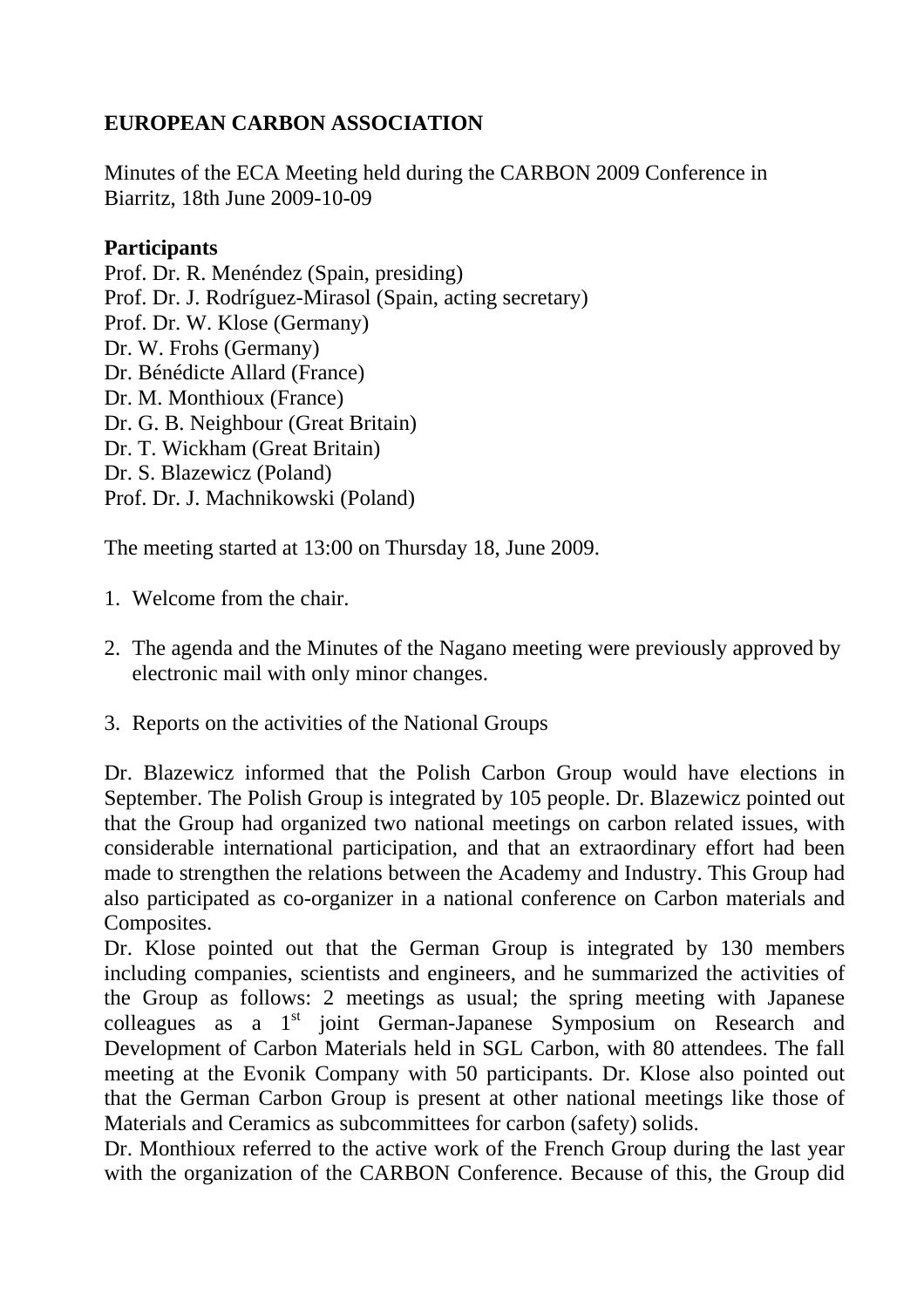not have its regular Annual meeting in 2009. Moreover the Group had a joint meeting with the Brazilians on carbon materials in Bordeaux, the week before the CARBON Conference.

The British Carbon Group, as reported by Dr. Neighbour, was involved in the organization of four meetings: Capital Carbon, Carbon in Health, Energy and Environment, Securing the Safe Performance of Graphite Reactor Cores and Nanotec. Moreover, an agreement was signed with the Brazilian Carbon Society.

The members were informed of the activities of the Spanish Carbon Group by Dr. Menéndez and these included the organization of a short course on technologies for water treatment, the organization of CESEP 2009 and the periodical editing of the Spanish Carbon Group Journal. No national meeting was organized in 2009, being the next one in 2010 in Girona.

4. The think tank initiative

This initiative proposed by young scientists from the Spanish Carbon Group was analyzed and accepted last year by all the ECA members and the final proposal, with a definitive program and dates is expected for the end of November. Dr. Rodríguez-Mirasol informed us that efforts are currently under way by the Spanish Carbon Group to organize the workshop under the framework of the International University of Andalucia, in Málaga, a place with special infrastructures for organizing such meetings.

## 5. ECA strategy

The possibility of participating more actively as an organization in discussion forums was analyzed. The lack of definition relating to some of the new carbon materials and the fact that they are registered as products instead of materials, as in the case of fibres, is creating problems for the carbon industry concerning health aspects. The adoption of an official position by the ECA and an awareness of the decisions at European level could be of great benefit. Dr. Frohs, with the collaboration of the rest of the members, will compile the necessary information and take the necessary steps such as writing a letter to explain our position.

6. ECA award

The procedure and results of the 1<sup>st</sup> ECA Award were discussed.

## 7. Opening ECA to other countries

It was agree that we should improve communications in order to be able to reach other European carbon scientists.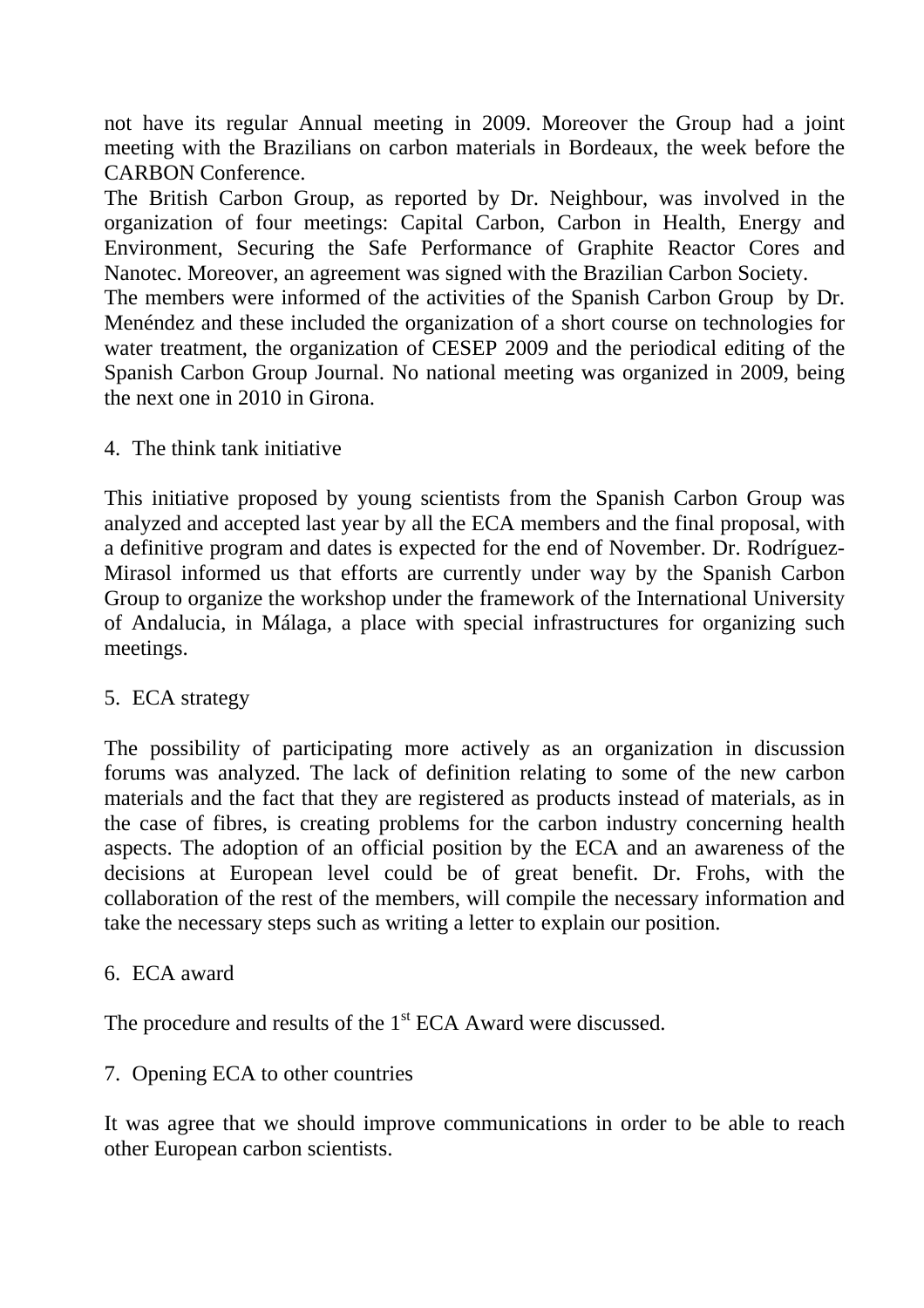8. Report on the 2012 CARBON Conference in Cracow

Dr. Blazewicz informed us about the status of the organization. He commented that Krakow has one of the oldest Universities in Poland and many infrastructures for undertaking this type of conference organization and that no special problems are envisaged.

Dr. Menéndez proposed preparing a report after the CARBON conference concerning the main problems that had arisen during the conference in order to prevent them from occurring in the next conference.

9. Election of the location for the 2015 CARBON Conference

The proposal of the chair that should go to Dresden was agree by all.

10.Elections of the ECA chair for 2010-2013

Dr. Monthioux was proposed by the chair and the proposal was unanimously supported. Dr. Monthioux will begin his activities, according to the statutes, in the 2010 CARBON Conference in Clemson.

11.Other business

Modification of the ECA Statutes in order to be able to include other nationalities as members of ECA was proposed for the next meeting.

The position of the ECA with respect to the forthcoming First Asian Carbon Conference was clear in the way to support the idea of only one international conference on carbon every year, rotating between Europe, America and Asia, according to the agreement of ECA/ACS/AACG. The decision was to talk with ACS about the steps to be taken.

The Polish Carbon Group presented the ECA council the "Torch" symbol (see images attached) to be presented and given to the next organizer (Marl Thies, Clemson University, USA) on the occasion of Biarritz Conference. Council members expressed their gratefulness thanks to Stanislaw Blazewicz for his role in having the Torch actually made with the sponsorship of SGL-Carbon.

The meeting ended at 14:20.